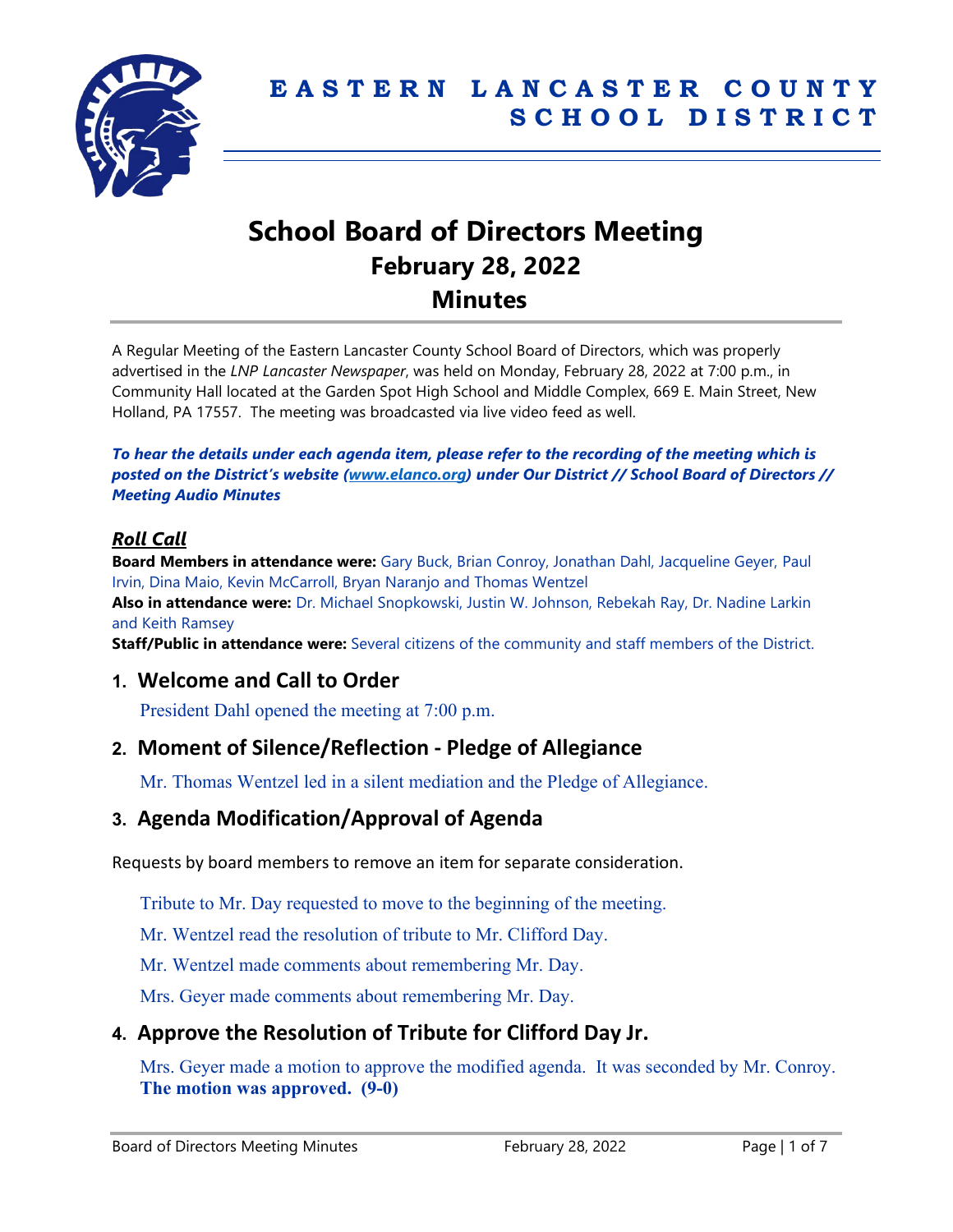# **5. Student of the Month Presentation**

Dr. Sanger presented and congratulated the Students of the Month for the month of January being chosen for their character trait of "Hardworking".

Grade 12: Lejla Hamzi, New Holland, PA with Father Mr. Edin Hamzic Grade 11: Kendall Moats, New Holland, PA with Mother Mrs. Sarah Moats Grade 10: Zach Delgado, East Earl, PA with parents Mr. & Mrs. Bill & Sherry Delgado Grade 9: Jazlyn Hoadley, New Holland, PA, Unable to attend

# **6. Special Presentation**

### **6.a. CNH Grant Award Presentation for the Technology Education Department**

Dr. Snopkowski introduced Mike Stitzer who introduced Tim Smith from CNH, who presented the school district with a check for \$25,000.00 to go towards an Automated Screen Printer.

# **7. Citizens of the District Comments**

The Board encourages citizens of the district to come before the Board to present their petitions, inquiries, or other communications of interest. The Board invites public (Citizens of the District) to comment on any topic that is within the Board's jurisdiction. As outlined in Board Policy 903, the Board requires that public participants be residents or taxpayers of this district.

If you are unable to attend the Board meeting in person and wish to make a public comment, please complete the [PUBLIC COMMENT SIGN-UP FORM.](https://forms.gle/zDXXoX8rZQUxt1Ap6)

Public comments will be read aloud during the public comment section of the agenda.

Thank you.

SUBMITTED COMMENTS (VIA PUBLIC COMMENT SIGN-UP FORM): **None**

David Brenneman, Lancaster, PA

Mr. Brenneman presented comments and concerns about an incident that occurred in the MDS classroom regarding the care of his son.

Danielle Brenneman, Lancaster, PA

Mrs. Brenneman presented comments and concerns about an incident that occurred in the MDS classroom regarding the care of her son.

Ashley Murray, 424 Maple Street, East Earl, PA, on behalf of sister Amber Murray

Ms. Murray read a statement from Amber Murray regarding incident that occurred in MDS classroom that resulted in her termination.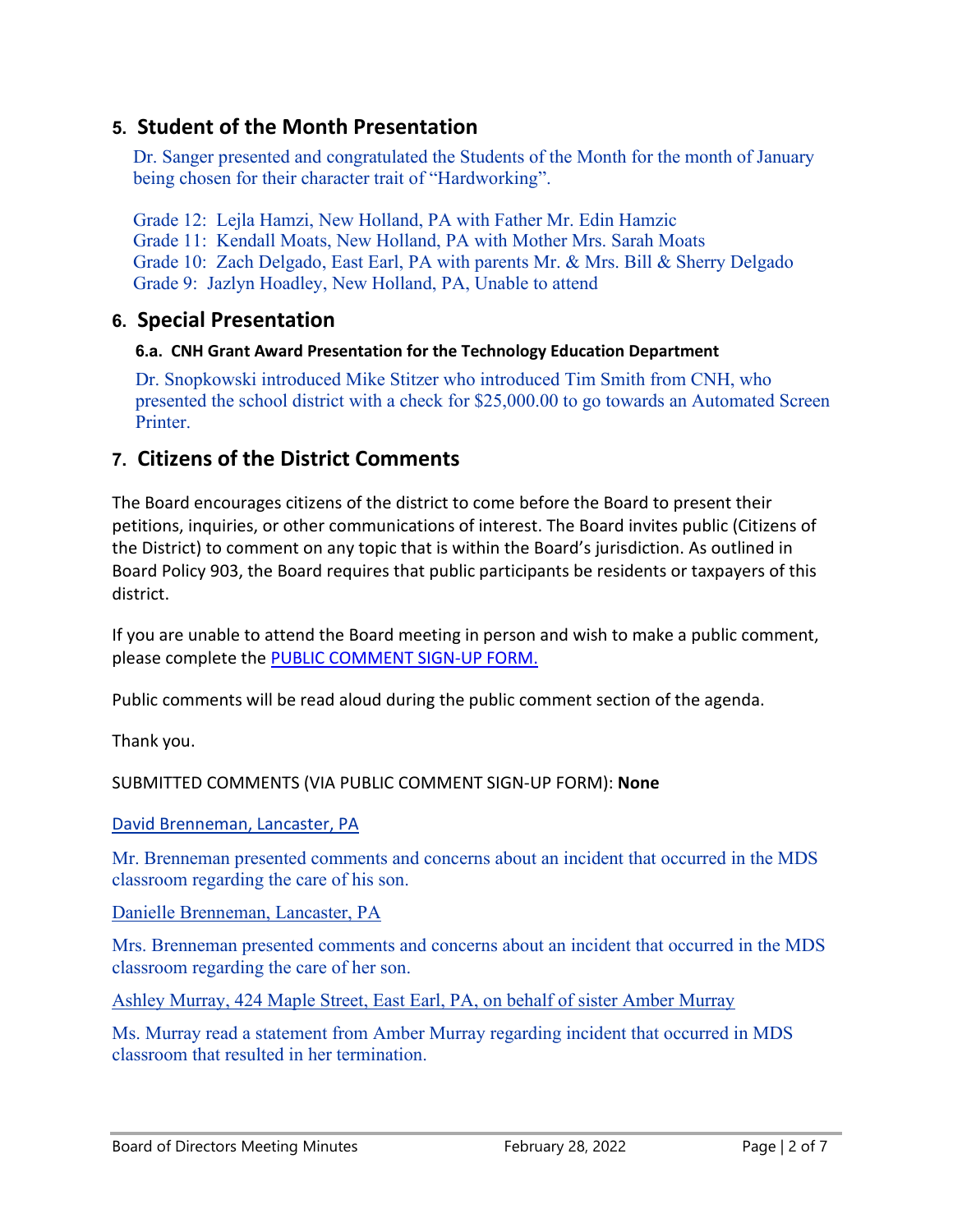#### Nikki Shirk, Blue Ball, PA

Ms. Shirk read her email that she sent the board with comments and concerns regarding incident that occurred in the lunchroom at the Blue Ball Elementary with MDS learners.

#### Cheryl Brubaker, Horning Road, Denver, PA

Ms. Brubaker presented her concerns and comments regarding incident that occurred in MDS classroom that resulted in her termination.

#### Jennifer Jarvis, Terre Hill, PA

Ms. Jarvis presented her concerns and comments regarding incident that occurred.

#### C.J. Boone, New Holland Elementary student

C.J. wanted to present a letter to the Board but changed his mind.

#### Dianne Boone, East Earl, PA

Ms. Boone spoke about son C.J.'s experiences at New Holland Elementary school. Assigned seats in cafeteria. Contact tracing is affecting the students and it should be reevaluated. With 3 months left in school, can we look at reevaluating the contract tracing rules for the rest of this year and the plan for next year.

President Dahl had a question for Dr. Larkin about contact tracing. Dr. Larkin said we are contact tracing and buildings have chosen how they want to do lunch based on the positive feedback they have gotten from what was done when COVID procedures were in place.

President Dahl responded to the public comments regarding the incident in the MDS classroom.

Mr. Conroy thanked C.J. for trying to speak in front of everyone.

# **8. Consent Agenda**

- **8.a. Treasurer's Report**
- **8.b. Approval of Minutes**
- **8.c. Bills Paid**
- **8.d. Approve Personnel Report**
- **8.e. Investments**
- **8.f. Cafeteria Fund Treasurer's Report**
- **8.g. Approve Budgetary Transfers**
- **8.h. Student Activity Account**
- **8.i. Approve Achievement of TSI Goals for Blue Ball Elementary & Garden Spot High School**

Motion by Mr. Irvin and seconded by Mr. Conroy. **The motion was approved (8-0; 1 abstained)** *Mr. Naranjo abstained due to his name being on the personnel report for approval.*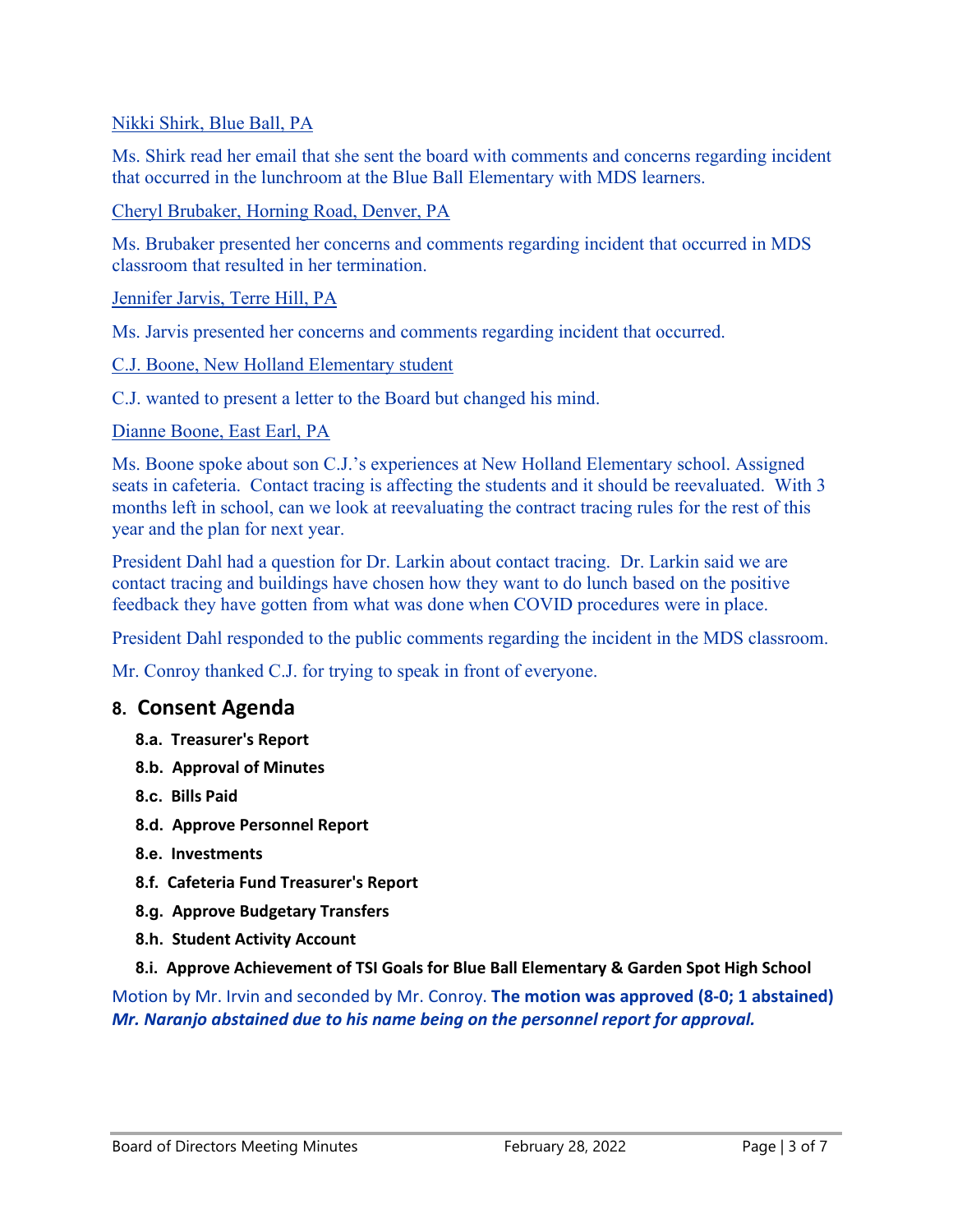# **9. Action Items**

#### **9.a. Approval of Agreement to Waive Expulsion Hearing**

Motion made by Mr. Irvin and seconded by Mr. Buck. **The motion was approved. (9-0)** Dr. Larkin indicated that an additional waiver expulsion was added from the previous meeting.

**9.b. Appoint Keith Ramsey as Board Secretary and Rebekah Ray as Recording Secretary to finish out the term ending June 30, 2025**

Motion made by Mr. Irvin and seconded by Mr. Wentzel. **The motion was approved. (9-0)**

**9.c. Appoint Donna Prokay as Board Treasurer for the remainder of the 2021-2022 school year** Motion made by Mr. Irvin and seconded by Mr. Conroy **The motion was approved. (9-0)**

### **10. Reports**

#### **10.a. Lancaster County Tax Collection Bureau**

Mr. Ramsey stated that there was no report. Next meeting is March  $9<sup>th</sup>$ , 2022.

#### **10.b. Lancaster-Lebanon IU13**

Mr. Irvin reported that they met on February 9, 2022. Approved payment of invoices in the amount of \$15,539,761.46. Approved 3 new/additions to existing contracts under business services. 18 extensions of existing contracts under early childhood/special education services. 11 new/extensions to existing contracts under instructional services/technology services. Personnel actions – 13 resignations, 54 termination, 9 retirements, 11 new hires, 14 changes of positions and salaries and 9 leaves of absences. Gave copy of board report and helping districts help students were distributed to board members and administration.

#### **10.c. Lancaster CTC**

Mr. Conroy was unable to attend the meeting but was able to zoom in on the policy committee review team. Would like to recommend having a policy committee review team here at ELANCO. New membership orientation to attend on March 15<sup>th</sup>. Would like to congratulate **Julianne Nathan** for winning the website design SkillsUSA District winner.

#### **10.d. Legislative**

Mr. Conroy stated that he had no information to report.

Mr. Wentzel reported on settlement redistricting.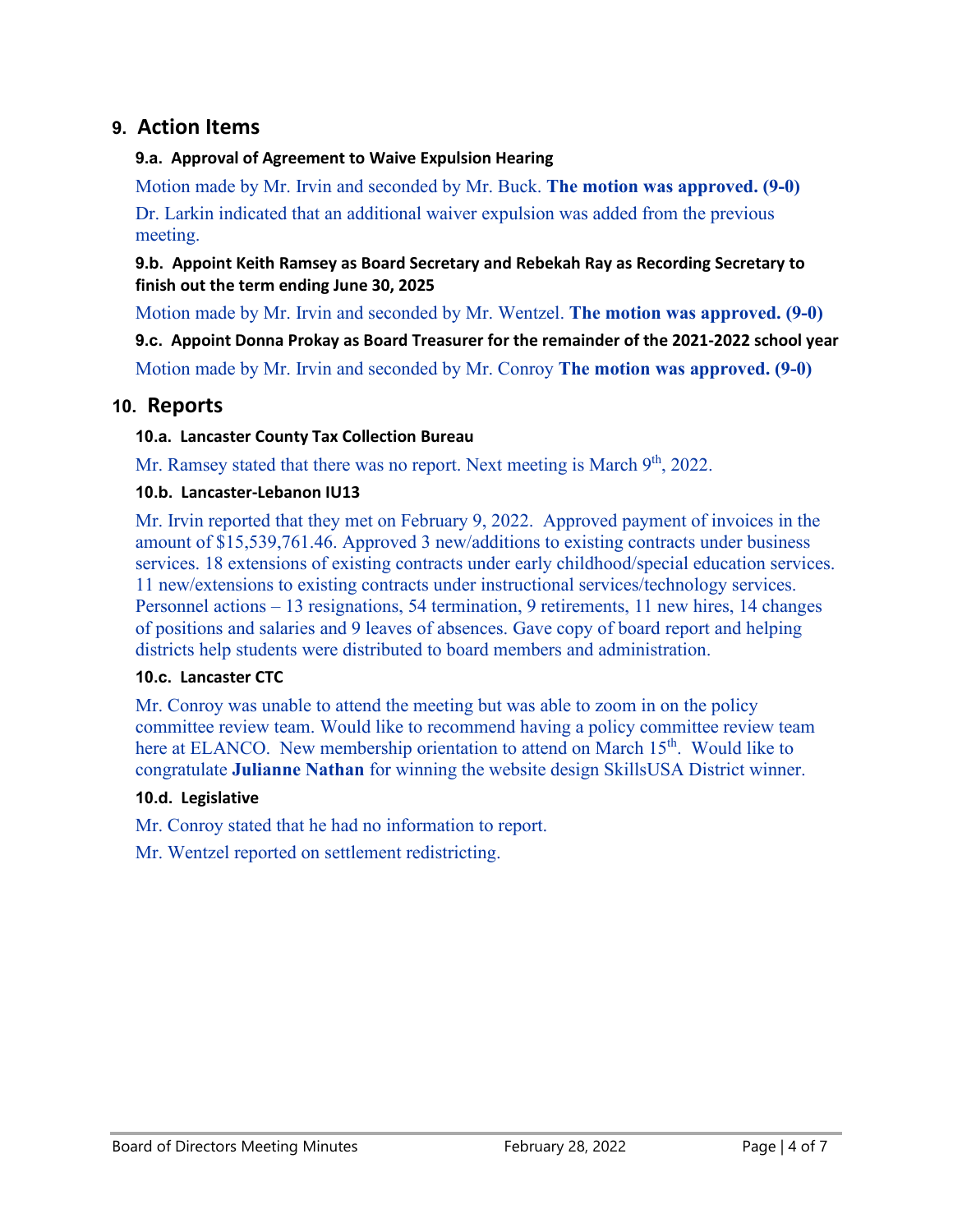# **11. Superintendent's Report**

Board of Directors and the ELANCO Community:

Best of luck to Justin, but also welcome to Miranda Boorman as his replacement. Welcome to ELANCO.

As part of my first report to you and the ELANCO community, I am excited to share several positive events from across our district, as well as items that will be occurring in the weeks to come:

At the elementary level,

BBES:

This school year Blue Ball is implementing PBIS and has brought the "Golden High Five Challenge" to Blue Ball. Learners who exemplify being safe, respectful and kind are recognized throughout the day with "High Fives" from any adult in the building. These students then have their parents contacted, have their names recorded in the "high five book" and are randomly entered into a drawing for a future reward. This week, the  $600<sup>th</sup>$  "Golden High Five" phone call was made home celebrating the positive choices of the students.

Also at Blue Ball, Mrs. Dickinson's  $6<sup>th</sup>$  grade learners worked with the kindergarteners to prepare activities for the upcoming "Read Across America" celebrations. Partnering the youngest and oldest learners in the building created wonderful interactions for all students and demonstrates the sense of community visible throughout the entire district. BES:

- Brecknock held the 13<sup>th</sup> [Annual Day of Service](https://docs.google.com/presentation/d/1-ZPBiu5NgkiHC8IbsSdoCnlr7ksVbnvtIOU6UFOewEU/edit?usp=sharing) on Friday, February 25<sup>th</sup> to commemorate the memory of Mrs. Lisa Horning, a former Brecknock teacher. Every year, the students and staff at Brecknock unite to support a charity for one day. This year's charity was [Caitlin's Smiles,](http://www.caitlins-smiles.org/) a local organization that delivers care bags filled with fun activities and craft kits to children in the hospital.
- Students also engaged in their own version of the winter Olympics, mimicking a variety of the events from the winter Olympics in their own way, as well as learning about the history of the Olympics and earning medals for their teams.

### NHES:

- 1. ELANCO Night at the Reading Royals occurred on February  $19<sup>th</sup>$ . The New Holland principal, Mr. Arrick was involved, as were the mascot for the Royals and Iron Man. Between 25 and 30 of our families were in attendance as well to enjoy the event.
- 2. The Three Rs assemblies celebrating the school focus of being Responsible, Respectful, Ready to learn have been recognizing students since the fall, and the building is now gearing up for our NHES STEM Night on 3/25. On March 25<sup>th</sup>, student work will be showcased that demonstrates problem-solving, collaboration and creativity.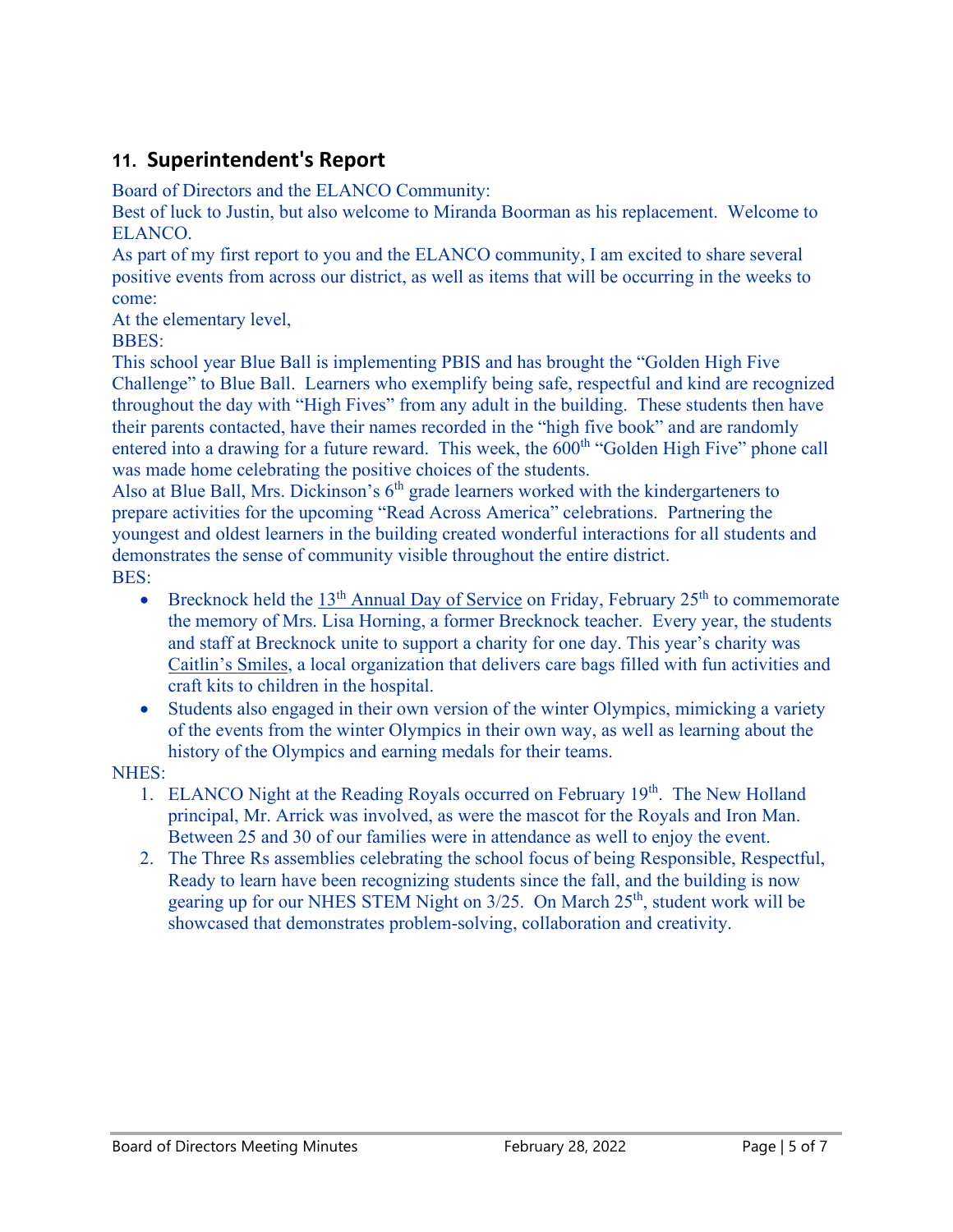From a STEM perspective across all elementary schools, Cherie Lenahan, the Elementary Gifted Support Specialist, took multiple elementary students to represent ELANCO at the **IU13 Mini STEM Bowl** on Thursday, February 24th (Grade 3) and will be going to the IU13 STEM Bowl on Friday, March  $4<sup>th</sup>$  (Grade 4 and 5).

This is also the beginning of Read across America Week, so our elementary buildings are filled with a variety of activities, dress up or down days, and specialized schedules to celebrate the value of reading to all students.

### GSMS:

- As a PBIS reward, the learners chose a Faculty v. Learner Basketball game. Even though the faculty won both games, several learners walked away with some pretty amazing prizes:
	- o \$25 gift cards donated by local businesses;
	- o Shoe cleaning kit; and,
	- o Two bikes

### GSHS:

Here are a few recent Athletic accomplishments since the last board meeting:

- 1. Garrett Gehr  $3<sup>rd</sup>$  place finish in the 132 pound weight class at this weekend's District 3 Wrestling championships & state qualifier for the upcoming PIAA championships in 2 weeks
- 2. Bryna Kelly 60m hurdle finalist ( $8<sup>th</sup>$  place overall) at this weekend's PA Track &Field Coaches Association Indoor State Championship Meet
- 3. Kayla Parry, Peter Hasse, and Zach Delgado each qualified in two events for next weekend's District 3 championship meet. Kayla is the 2nd seed in the 200 IM and the 100 Butterfly. Peter is the 4th seed in the 200 IM and 5th seed in the 100 Breast. Zach Delgado is the 14th seed in the 100 Fly and 19th seed in the 100 Free.

Additionally, I would like to thank the school board and administrative team for their patience as I finally began officially in ELANCO on February 23rd. I very much appreciate feeling welcomed by ELANCO and look forward to continuing to get to know everyone in the buildings as well as the community over the next several months. I would also like to extend a special thank you to Dr. Larkin for her leadership during the transition and efforts to help me hit the ground running. I can already see that there are wonderful things happening for our learners across all of our buildings and I am very excited to be a part of all things ELANCO moving forward.

# **12. Announcements**

President Dahl stated there was an executive session held prior to the Board Meeting and that there will be an executive session after the meeting regarding a personnel and student issue.